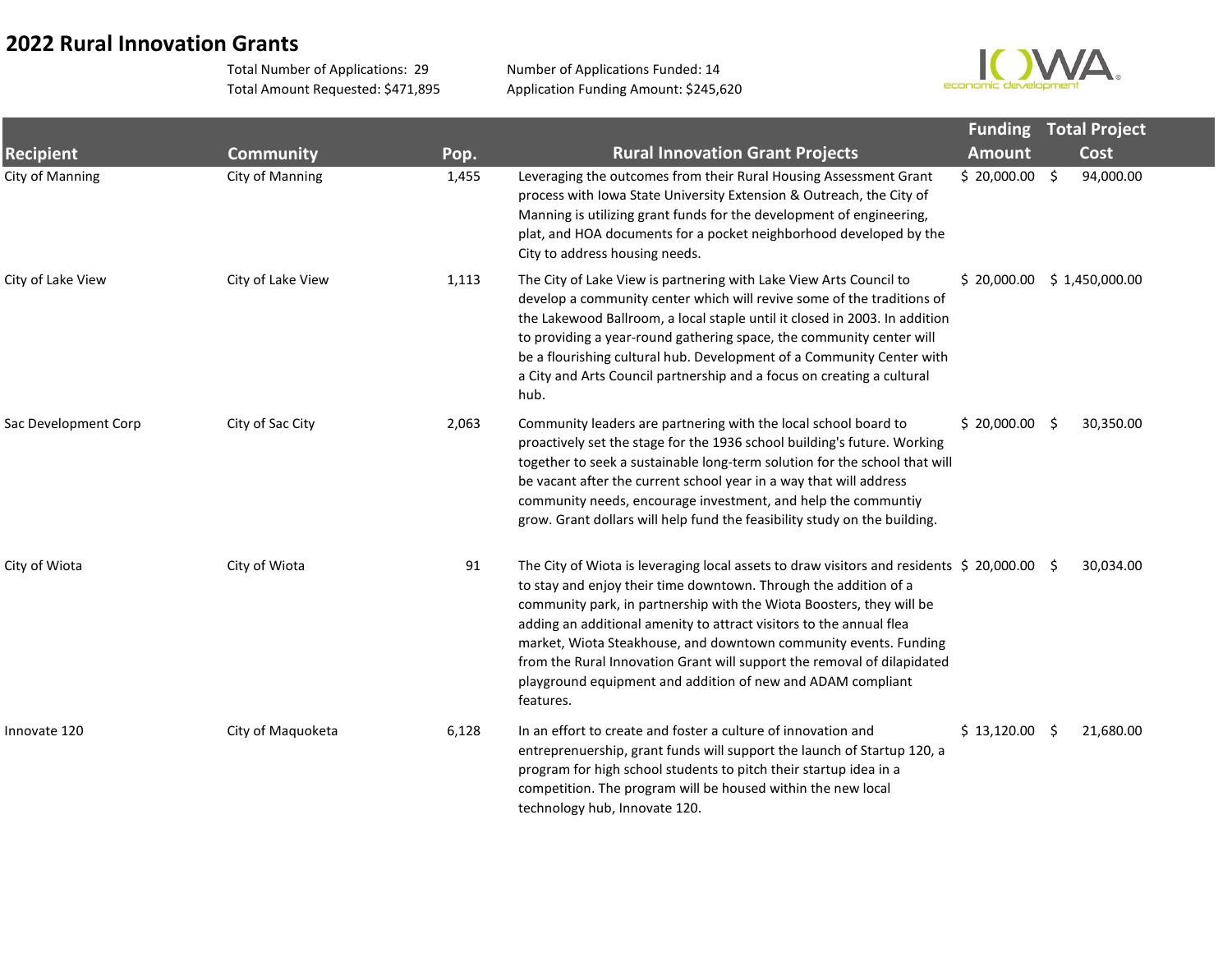| Maroon & White Inc.                                 | City of Grundy Center | 2,796  | This playground project will address childcare needs, after-school<br>programming, and utilization of former public schools. As part of a multi-<br>million dollar building and property rennovation project, the<br>playground will meet the needs of preschool, daycare, and before/after<br>school operations, to help expand existing programs and meet critical<br>needs.                                                                                                                              | $$20,000.00$ \$     |    | 70,226.00  |
|-----------------------------------------------------|-----------------------|--------|-------------------------------------------------------------------------------------------------------------------------------------------------------------------------------------------------------------------------------------------------------------------------------------------------------------------------------------------------------------------------------------------------------------------------------------------------------------------------------------------------------------|---------------------|----|------------|
| Fochtman-Devine Properties, LLC                     | City of Fort Madison  | 10,270 | Local developers have identified a need to encourage a new type of<br>work environment in Fort Madison. This project, the Atlee Commissary,<br>will be a rural innovation hub offering a co-located shared kitchen to<br>support new dining options, flexible offices for professionals (i.e.,<br>coworking space), and a fast-casual salad café to act as an anchor<br>tenant for the overarching operations. Grant funds will specifically<br>support development of the coworking space.                 | \$20,000.00         | -S | 39,105.00  |
| City of Ely                                         | City of Ely           | 2,328  | Learning from challenges experienced after the derecho in 2020, the<br>City of Ely is developing a 3-part interactive map for citizens to share<br>information in real time to city staff as well as for sharing of public<br>service announcements and economic development opportunities.                                                                                                                                                                                                                 | \$20,000.00         | -Ş | 37,946.00  |
| Sunflower Child Development Center City of Decorah  |                       | 7,587  | Community-led child care facility project with STEAM and energy<br>conservation priorities.                                                                                                                                                                                                                                                                                                                                                                                                                 | \$20,000.00         |    | 129,000.00 |
| City of Lake City                                   | City of Lake City     | 1,731  | Recognizing the underutilization of a critical downtown asset, the City of \$ 20,000.00<br>Lake City is completing the final phases of a complete redevelopment<br>project for their Community Center. The Lake City Community Building<br>will be available as an event venue, as well as utilized by local<br>organizations. Improving this pivotal downtown structure will increase<br>foot traffic on the street and improve aesthetics. Grant funds will<br>specifically fund the window replacements. |                     | -Ş | 44,500.00  |
| Midwest Partnership Economic Deve City of Stuart    |                       | 1,782  | Partnering with the school district arts department, the city will display<br>art on a rotating basis in stores, offices, restaurants, and gathering<br>spaces throughout the community. Grant funds will support the launch<br>of the program, with the goal of improving aesthetics in the community<br>and mental health of residents through exposure to art.                                                                                                                                           | $1,500.00$ \$<br>-S |    | 4,820.00   |
| Knoxville Economic Development Co City of Knoxville |                       | 7,595  | The City of Knoxville is undergoing a major redevelopment project on<br>the former school property, including the development of 12 workforce<br>housing units. This complementary project is for a community park to<br>partner with the new housing. This project is a unique public, nonprofit,<br>and private sector partnership to address housing needs and property<br>values in the community.                                                                                                      | $$20,000.00$ \$     |    | 60,000.00  |